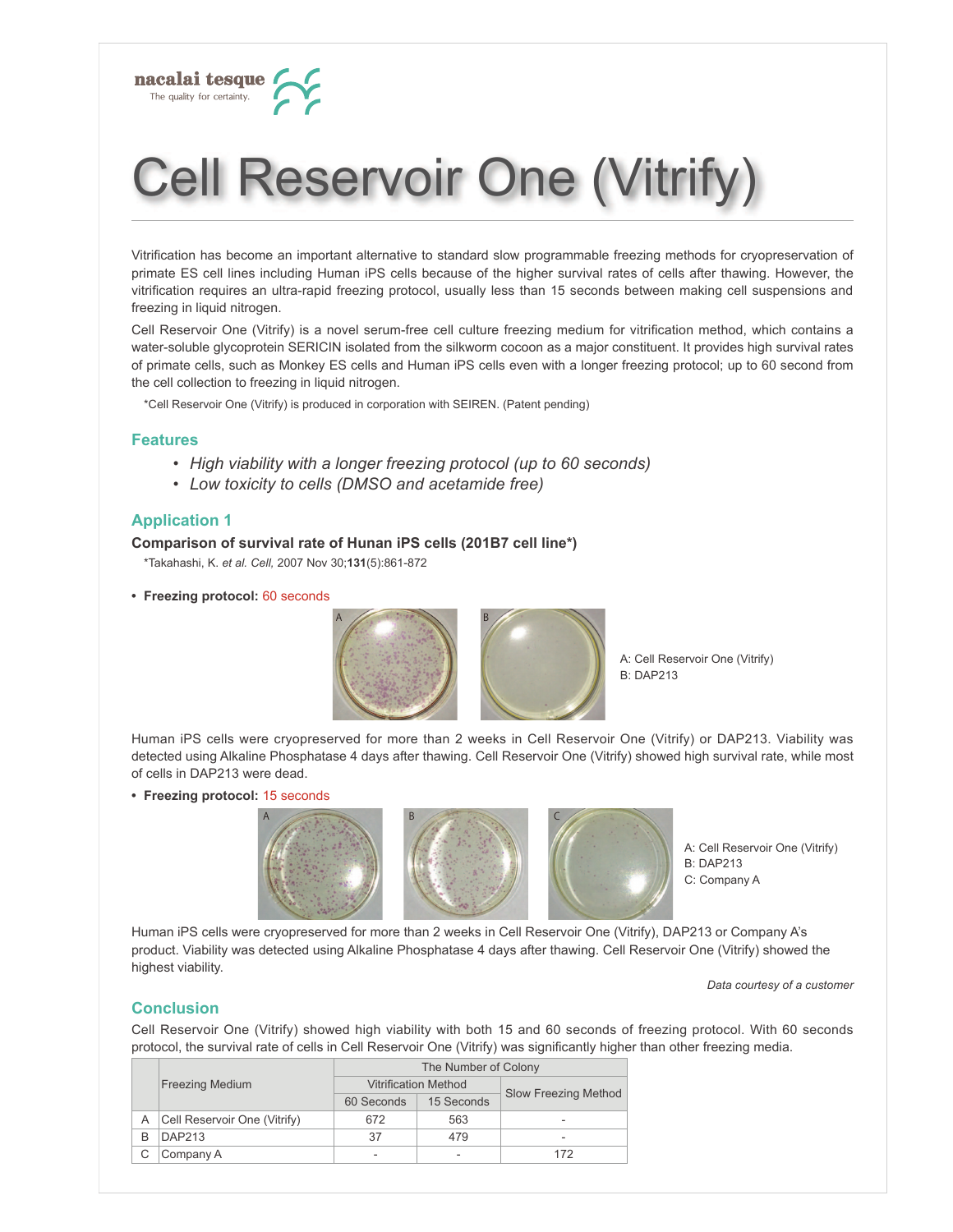# **Application 2**

# **Comparison of recovery ratio in primate stem cells**

Cell Reservoir One (Vitrify) showed higher recovery ratio of Human iPS cells and Common Marmoset ES cells compared to DAP213.

• Recovery ratio of Human iPS cells (253G1 cell line\*) after vitrification \*Nakagawa, M. et al. Nat Biotechnol, 2008 Jan; 26(1): 101-106



Data courtesy of Fukui University

• Recovery ratio of common marmoset ES cells (CMES 40 cell line) after vitrification \*Sasaki, E. et al. Stem Cells, 2005 Oct; 23(9):1304-1313



# **Application 3**

# **Comparison of recovery ratio of Human iPS cells (253G1 cell line) with competitors'**

Human iPS cells were cryopreserved for 2 hours with 15 seconds freezing protocol in each company's freezing medium. Recovery ratio was evaluated 4 days after thawing. Cell Reservoir One (Vitrify) showed the highest recovery ratio.

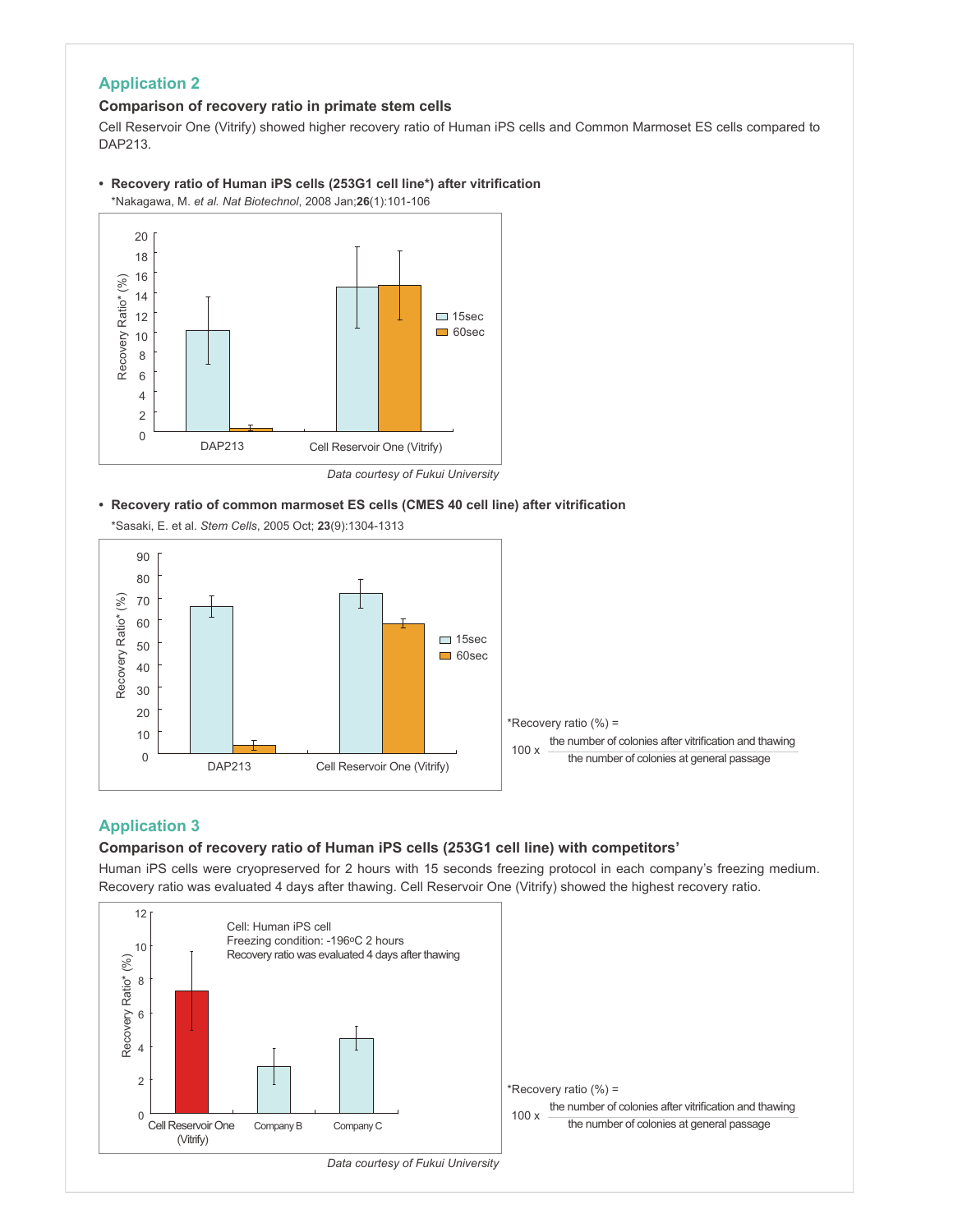# **Application 4**

#### **Comparison of recovery ratio in Human iPS cells (253G1 cell line) and examination of their undifferentiated state**

Cell Reservoir One (Vitrify) showed higher recovery ratio compared to DAP213. The time of freezing protocols (15 seconds or 60 seconds) did not affect the recovery rate of cells in Cell Reservoir One (Vitrify). Expression of undifferentiated marker gene was also confirmed.







#### **Alkaline phosphatase activity**



- A: Unfrozen
- B: FBS/10%DMSO (Frozen by slow freezing method)
- C : DAP213 (Vitrification method, 15 seconds freezing protocol)
- D: Cell Reservoir One (Vitrify)
	- (Vitrification method, 15 seconds freezing protocol)

#### **Expression of undifferentiated marker gene**



 $\beta$ 2M:  $\beta$ 2 microglobulin

Data courtesy of Fukui University